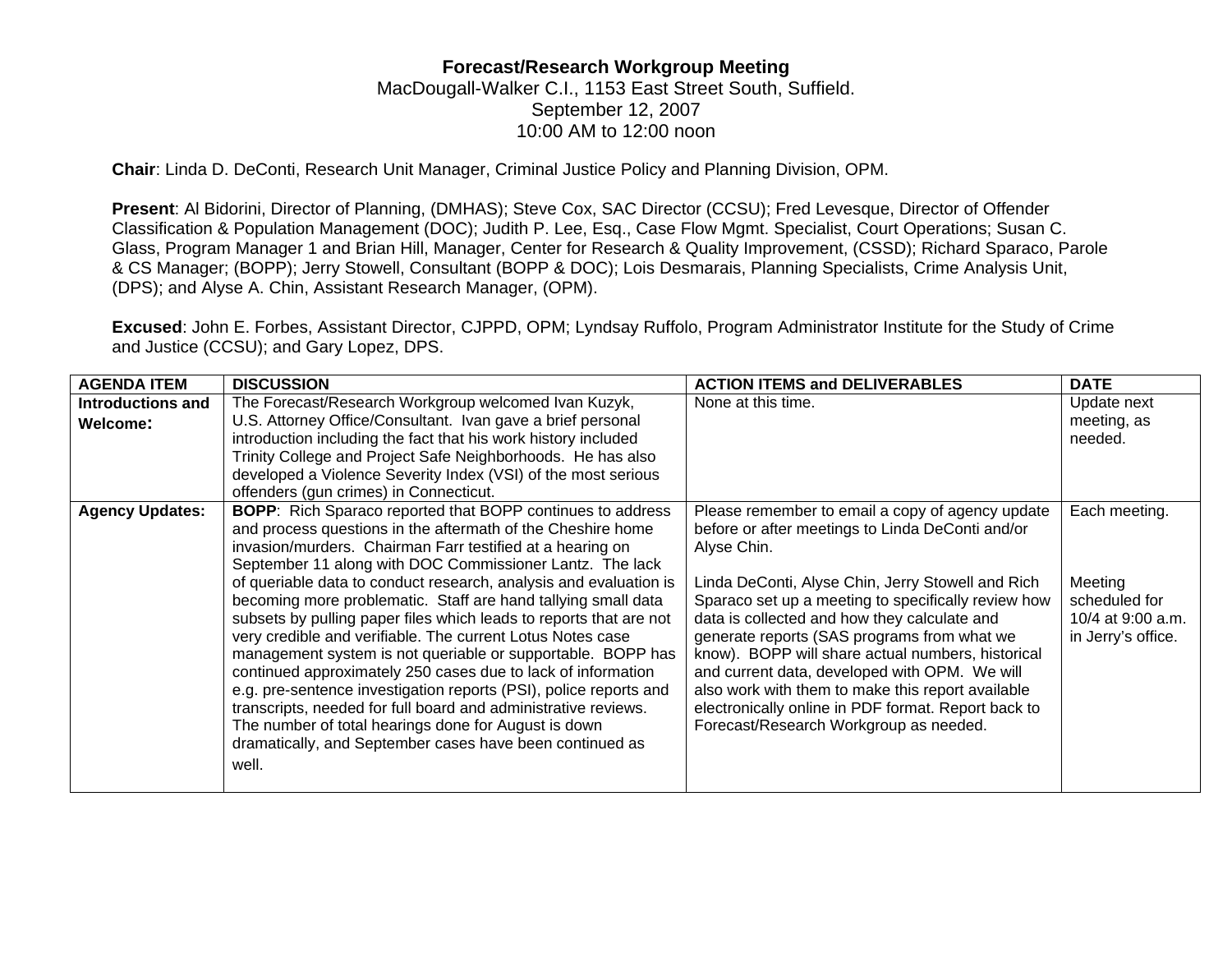| <b>AGENDA ITEM</b>                    | <b>DISCUSSION</b>                                                                                                                                                                                                                                                                                                                                                                                                                                                                                                                                                                                                                                                                                                                                                                                                                                                                                                                                                                         | <b>ACTION ITEMS and DELIVERABLES</b>                                                                                                                                     | <b>DATE</b>             |
|---------------------------------------|-------------------------------------------------------------------------------------------------------------------------------------------------------------------------------------------------------------------------------------------------------------------------------------------------------------------------------------------------------------------------------------------------------------------------------------------------------------------------------------------------------------------------------------------------------------------------------------------------------------------------------------------------------------------------------------------------------------------------------------------------------------------------------------------------------------------------------------------------------------------------------------------------------------------------------------------------------------------------------------------|--------------------------------------------------------------------------------------------------------------------------------------------------------------------------|-------------------------|
| <b>Agency Updates</b><br>(continued): | <b>CSSD:</b> Susan Glass and Brian Hill reported that:<br>1. Effective September 17, 2007 a modified case classification<br>system will be implemented. This modification to the existing<br>classification system is based on independent research and an<br>examination of data produced from a recent research initiative in<br>which we, (CSSD), analyzed Level of Supervision Inventory-                                                                                                                                                                                                                                                                                                                                                                                                                                                                                                                                                                                             | Please remember to email a copy of agency update<br>before or after meetings to Linda DeConti and/or<br>Alyse Chin.                                                      | Each meeting.           |
|                                       | Revised (LSI-R) information for nearly 8,000 Connecticut<br>probation clients.<br>The research data revealed the following:<br>Administratively monitored clients are the least likely to<br>$\bullet$<br>be rearrested.                                                                                                                                                                                                                                                                                                                                                                                                                                                                                                                                                                                                                                                                                                                                                                  |                                                                                                                                                                          |                         |
|                                       | Medium-Risk clients re-arrest rates are lower than High-<br>Risk clients.                                                                                                                                                                                                                                                                                                                                                                                                                                                                                                                                                                                                                                                                                                                                                                                                                                                                                                                 |                                                                                                                                                                          |                         |
|                                       | High-Risk clients who score 25-28 on the LSI-R are re-<br>arrested at similar rates to Medium-Risk clients.                                                                                                                                                                                                                                                                                                                                                                                                                                                                                                                                                                                                                                                                                                                                                                                                                                                                               |                                                                                                                                                                          |                         |
|                                       | Re-arrest rates increased dramatically for probationers<br>$\bullet$<br>in the High-Risk category, scoring higher than 28.                                                                                                                                                                                                                                                                                                                                                                                                                                                                                                                                                                                                                                                                                                                                                                                                                                                                |                                                                                                                                                                          |                         |
|                                       | Re-arrest rates for probationers in the Surveillance<br>$\bullet$<br>category are essentially equal to the re-arrest rates for<br>those in the High-Risk category, scoring higher than 28.<br>As a result of these findings - CSSD is adjusting the LSI cut off<br>scores to the following: High: 29 and above; Medium 22-28; with<br>Administrative Supervision remaining at 0-21.<br>2. Following legislative appropriation in spring 2007, additional<br>officers (~60) will be hired in October to staff the expanded PTP<br>and TVU special programs and Youth caseloads.<br>3. A recidivism outcome report is in the final stages of<br>development and will be rolled out to the field this fall. This<br>report is derived from the data in our recidivism database. This<br>database is the product of a collaborative long term relationship<br>between CRPAQI and Tom Myers from the Department of<br>Public Safety.<br>CCSU: Dr. Cox had to leave early, so we spent his time | Please remember to email a copy of agency update                                                                                                                         | Each meeting.           |
|                                       | reviewing the research design for the Recidivism Study, and<br>plans for the Prison Population Projection Study (see relevant<br>discussions below).                                                                                                                                                                                                                                                                                                                                                                                                                                                                                                                                                                                                                                                                                                                                                                                                                                      | before or after meetings to Linda DeConti and/or<br>Alyse Chin.<br>Any Minutes for the weekly meetings regarding<br>production of Recidivism and Projection Studies will | As soon as<br>possible. |
|                                       | Steve Cox will also be assisting with collection and analysis of<br>the Burglary data for the Sentencing Task Force presentation.                                                                                                                                                                                                                                                                                                                                                                                                                                                                                                                                                                                                                                                                                                                                                                                                                                                         | be posted on our web site.<br>Steve and Lyndsay are also preparing a<br>comprehensive list of all their projects statewide, for<br>distribution.                         |                         |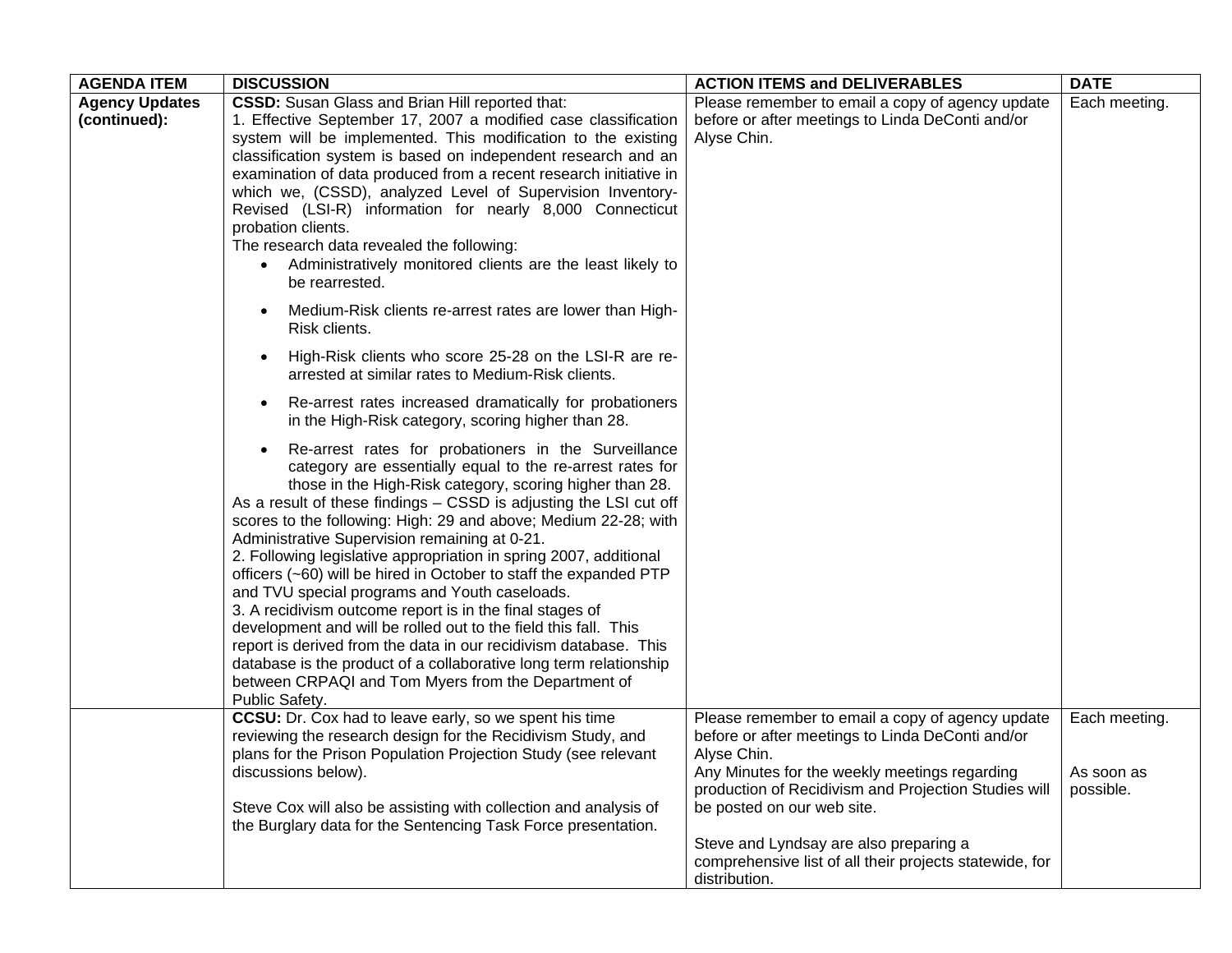| <b>AGENDA ITEM</b>    | <b>DISCUSSION</b>                                                                                                                       | <b>ACTION ITEMS and DELIVERABLES</b>             | <b>DATE</b>   |
|-----------------------|-----------------------------------------------------------------------------------------------------------------------------------------|--------------------------------------------------|---------------|
| <b>Agency Updates</b> | <b>DMHAS:</b> Al Bidorini reported the following:                                                                                       | Please remember to email a copy of agency        | Each meeting. |
| (continued):          | 1) In August, the Corporation for Supportive Housing sponsored a                                                                        | update before or after meetings to Linda DeConti |               |
|                       | regional conference on re-entry housing issues for Department of                                                                        | and/or Alyse Chin.                               |               |
|                       | Correction releasees. Those in attendance included DOC, JB-                                                                             |                                                  |               |
|                       | CSSD, DMHAS, and homelessness/ housing agencies. From that                                                                              |                                                  |               |
|                       | conference there was agreement that research on those who cycle                                                                         |                                                  |               |
|                       | between jails and shelters is critical. DMHAS' Research Division                                                                        |                                                  |               |
|                       | will be conducting a study looking at the characteristics of this                                                                       |                                                  |               |
|                       | population to see if housing services can be tailored to stop the                                                                       |                                                  |               |
|                       | recycling of these individuals. This may end up being tied to DOC                                                                       |                                                  |               |
|                       | re-entry housing programs in which DMHAS would be assuming                                                                              |                                                  |               |
|                       | responsibility for a permanent supportive housing component.                                                                            |                                                  |               |
|                       |                                                                                                                                         |                                                  |               |
|                       | 2) DMHAS' Research Division will be submitting a competitive                                                                            |                                                  |               |
|                       | renewal of a National Institute on Drug Abuse (NIDA) Criminal                                                                           |                                                  |               |
|                       | Justice Drug Abuse Treatment Studies grant at the end of October.                                                                       |                                                  |               |
|                       | Various study proposals are being considered including a                                                                                |                                                  |               |
|                       | collaborative study with the DOC. NIDA is only interested in                                                                            |                                                  |               |
|                       | "implementation" studies, i.e., research on systems change based                                                                        |                                                  |               |
|                       | on evidence-based practices. DMHAS is interested in having this                                                                         |                                                  |               |
|                       | research apply to real-world situations and program development.                                                                        |                                                  |               |
|                       | Several limitations in applied research with the criminal justice                                                                       |                                                  |               |
|                       | population hinder DMHAS' efforts. For instance, the Transitional                                                                        |                                                  |               |
|                       | Case Management study is experiencing some difficulty with                                                                              |                                                  |               |
|                       | prisoners who do not follow up once their immediate needs are                                                                           |                                                  |               |
|                       | met for housing and /or employment. Another DMHAS study,                                                                                |                                                  |               |
|                       | Step'n Out, involves integration of parole and treatment services,                                                                      |                                                  |               |
|                       | with contingency management (small rewards for progress on                                                                              |                                                  |               |
|                       | recovery goals). This study is showing a significant but small<br>positive effect. One difficulty is the recruitment of study subjects. |                                                  |               |
|                       | In this case, it is hard to get parolees to agree to research-related                                                                   |                                                  |               |
|                       | requirements such as having additional parole sessions and                                                                              |                                                  |               |
|                       | changing parole officers.                                                                                                               |                                                  |               |
|                       |                                                                                                                                         |                                                  |               |
|                       |                                                                                                                                         |                                                  |               |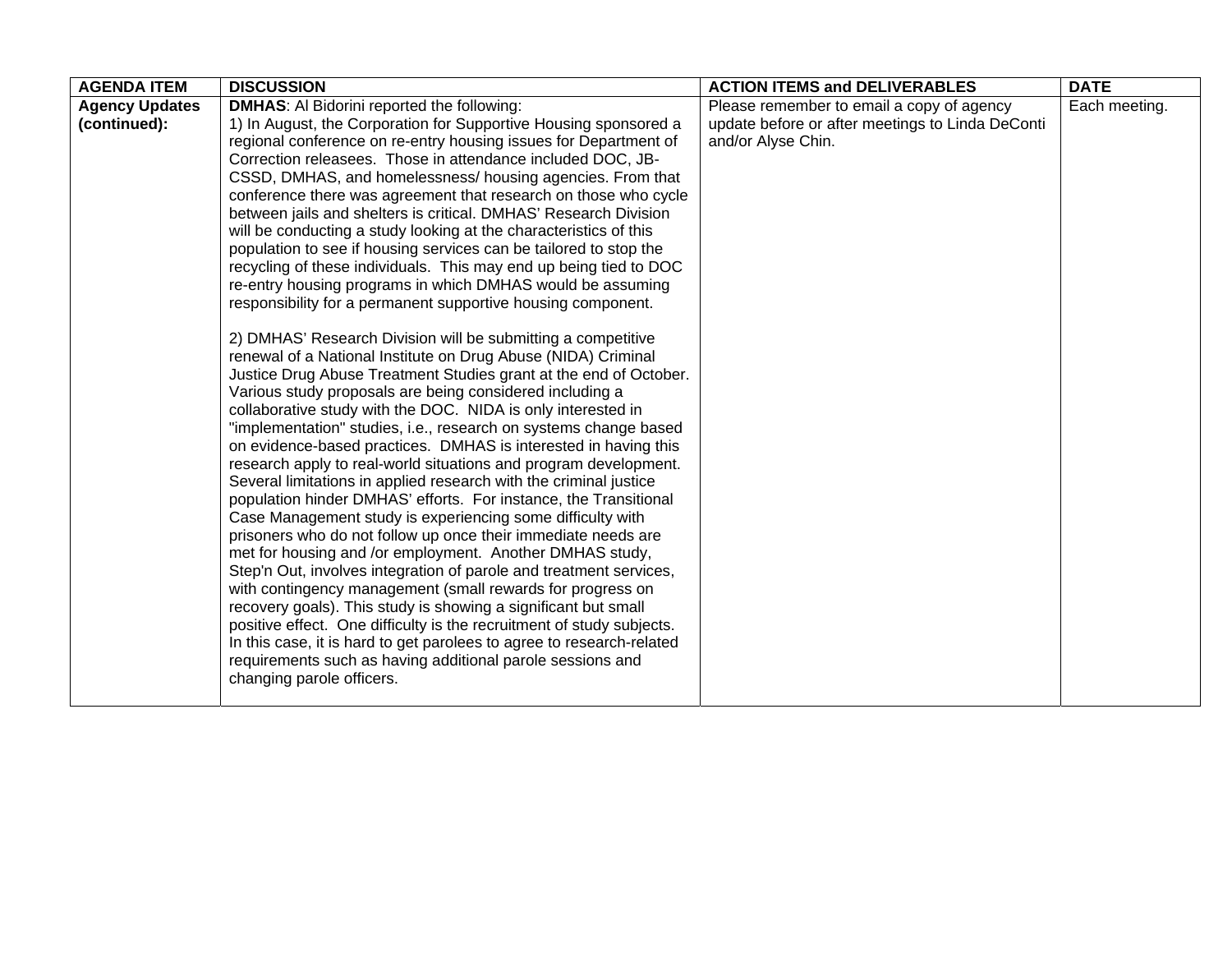| <b>AGENDA ITEM</b>    | <b>DISCUSSION</b>                                                        | <b>ACTION ITEMS and DELIVERABLES</b>             | <b>DATE</b>   |
|-----------------------|--------------------------------------------------------------------------|--------------------------------------------------|---------------|
| <b>Agency Updates</b> | DOC: Fred Levesque reported that Parole hearings require PSI.            | Please remember to email a copy of agency        | Each meeting. |
| (continued):          | August hearings were postponed and September cancelled (only 5           | update before or after meetings to Linda DeConti |               |
|                       | cases). This decrease in people going out on parole will continue        | and/or Alyse Chin.                               |               |
|                       | till 6-months down the road and the decrease will come at the time       |                                                  |               |
|                       | of seasonal low at DOC (which is usually from Thanksgiving to the        |                                                  |               |
|                       | end of January). There are currently 4,028 pretrial inmates and          |                                                  |               |
|                       | releases are down e.g. 70 inmates on T.S.                                |                                                  |               |
|                       | Approximately 300-400 inmates are beyond their parole dates.             |                                                  |               |
|                       | DOC is continuing to move qualified inmates to the community, but        |                                                  |               |
|                       | if they have a history of violence they will be put on GPS/              |                                                  |               |
|                       | electronic monitoring/ urine analysis. Jail Interviewing is also         |                                                  |               |
|                       | moving forward, and pressure is being felt from more community           |                                                  |               |
|                       | returns to DOC since there has also been an increase in violations.      |                                                  |               |
|                       | Fred Levesque is working with Larry D'Orsi from Court Operations         |                                                  |               |
|                       | to get required PSI; currently, only 10-15% of inmates with              |                                                  |               |
|                       | sentences over 2 years, have PSI and sometimes PSI exist but             |                                                  |               |
|                       | they are not attached to the files.                                      |                                                  |               |
|                       | Legislation may require court to send DOC needed PSI.                    |                                                  |               |
|                       | Additionally, with any influx of information there is no staff available |                                                  |               |
|                       | to process and avenues are needed to put processes in place to           |                                                  |               |
|                       | address these issues.                                                    |                                                  |               |
|                       | Court Operations: As reported last month Phase II of the web             | Please remember to email a copy of agency        | Each meeting. |
|                       | access project was completed, and disclosable conviction                 | update before or after meetings to Linda DeConti |               |
|                       | information will complete the project which is expected to be            | and/or Alyse Chin.                               |               |
|                       | finished by February 2008. In anticipation of Phase III, Court           |                                                  |               |
|                       | Operations has developed a Quality Assurance Program to review           |                                                  |               |
|                       | the quality of our data. Currently, random sampling of disposed          |                                                  |               |
|                       | cases, court by court, is being conducted.                               |                                                  |               |
|                       |                                                                          |                                                  |               |
|                       | Court Operations' future plans for system automation include             |                                                  |               |
|                       | paperless files for criminal and motor vehicle infractions. Court        |                                                  |               |
|                       | staff, prosecutors and Magistrates in the courtrooms will have           |                                                  |               |
|                       | access to cases using a lap top computer.                                |                                                  |               |
|                       |                                                                          |                                                  |               |
|                       | Information Access Guideline Training has also been a top priority       |                                                  |               |
|                       | for Court Operations. Each member of every Criminal Clerk's              |                                                  |               |
|                       | Offices has been trained on disclosable information that is              |                                                  |               |
|                       | available to the public.                                                 |                                                  |               |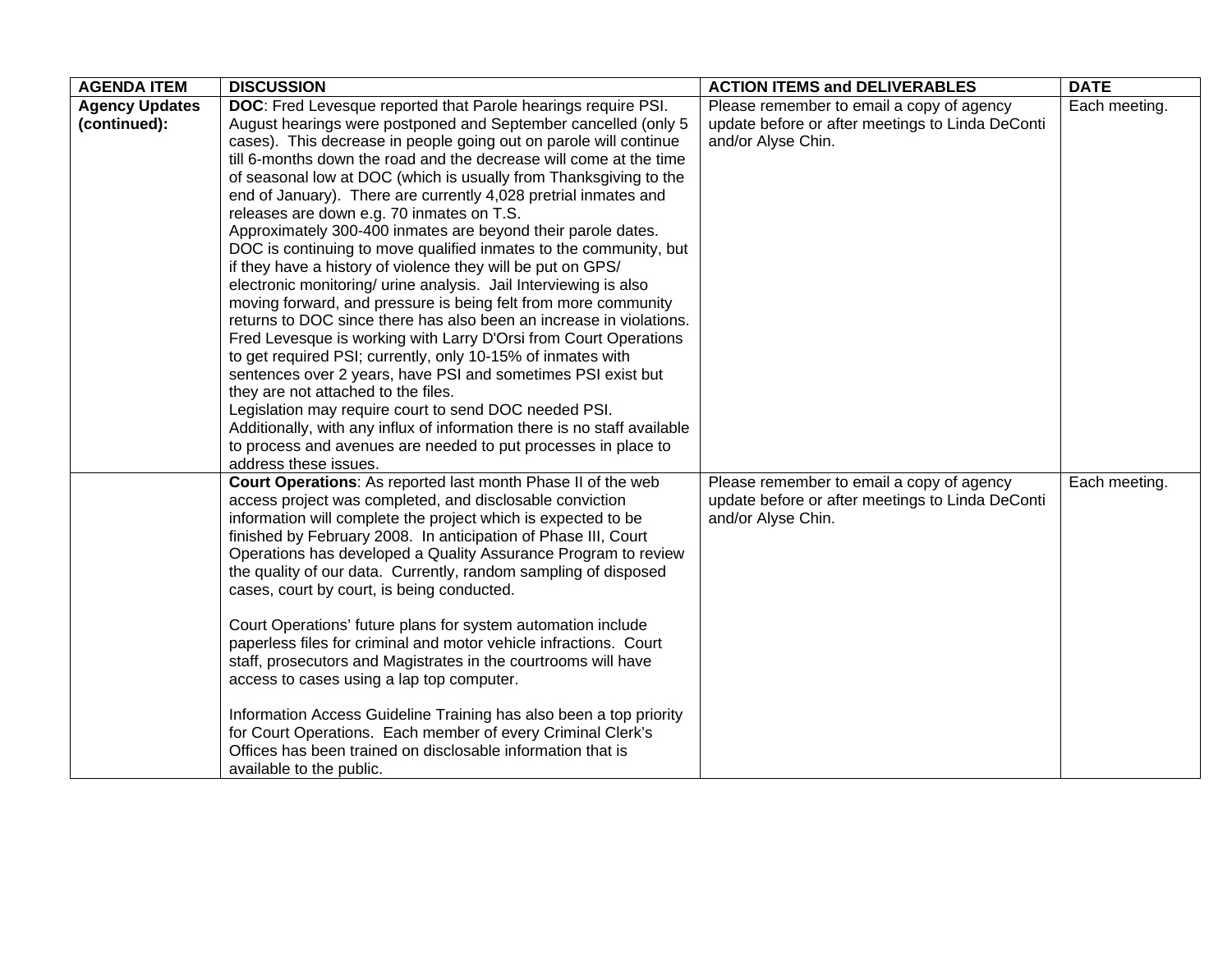| <b>AGENDA ITEM</b>    | <b>DISCUSSION</b>                                                                                                        | <b>ACTION ITEMS and DELIVERABLES</b>                    | <b>DATE</b>      |
|-----------------------|--------------------------------------------------------------------------------------------------------------------------|---------------------------------------------------------|------------------|
| <b>Agency Updates</b> | <b>DPS:</b> DPS asked some of the contributors to the 2006 Family                                                        | Please remember to email a copy of agency update        | Each meeting.    |
| (continued):          | Violence Reports to review their data, as there were some                                                                | before or after meetings to Linda DeConti and/or Alyse  |                  |
|                       | significant changes in the number of incidents from 2005 to                                                              | Chin.                                                   |                  |
|                       | 2006.                                                                                                                    |                                                         |                  |
|                       | DPS has also been working with those contributors to the                                                                 | Brian Austin had a call into Chief Ortiz for a possible |                  |
|                       | annual Crime in CT Report who have a high percentage of                                                                  | meeting to discussion the issue of data submission for  |                  |
|                       | errors in their 2005 and 2006 data. Records with errors are                                                              | the Crime in CT report(s). Linda DeConti will report    |                  |
|                       | not included in the results. We want to clean up the data as                                                             | back next meeting.                                      |                  |
|                       | much as possible before New Haven submits their December                                                                 |                                                         |                  |
|                       | 2005 data, so that we are able to generate the 2005 Crime in                                                             |                                                         |                  |
|                       | CT report. The errors have accumulated for several reasons,                                                              |                                                         |                  |
|                       | one of which is significant staff reductions in the Crimes                                                               |                                                         |                  |
|                       | Analysis unit. We currently have a research analyst (RA)                                                                 |                                                         |                  |
|                       | vacancy, a RA soon to be on maternity leave for                                                                          |                                                         |                  |
|                       | approximately 3 months, a family violence office assistant<br>vacancy, a family violence temporary worker whose contract |                                                         |                  |
|                       | has been extended to November 2007 (Thanks to OPM), a                                                                    |                                                         |                  |
|                       | part-time associate RA who will be leaving in December                                                                   |                                                         |                  |
|                       | 2007, Gary Lopez's part-time contract will end in December                                                               |                                                         |                  |
|                       | 2007, and limited access (approximately 8 hours per week) to                                                             |                                                         |                  |
|                       | an information technology support person.                                                                                |                                                         |                  |
|                       | We are considering generating the 2006 Crime in CT report                                                                |                                                         |                  |
|                       | without complete submissions from all contributors. If we do                                                             |                                                         |                  |
|                       | this, we will include an additional table in the report to show                                                          |                                                         |                  |
|                       | exactly what months of data each contributor has submitted,                                                              |                                                         |                  |
|                       | so that readers will know what data are missing from the                                                                 |                                                         |                  |
|                       | statewide results. This approach is consistent with what other                                                           |                                                         |                  |
|                       | states are doing.                                                                                                        |                                                         |                  |
|                       | OPM: Linda DeConti reported that she and Alyse Chin have                                                                 | Forecast/Research Workgroup members are                 | October 1, 2007  |
|                       | now scheduled weekly two hour meetings with Steve Cox at                                                                 | encouraged to attend this presentation. Visit the web   | at 1:00 p.m. LOB |
|                       | CCSU to do the Recidivism and the Prison Population                                                                      | site for any updates/changes at:                        | Room 2C.         |
|                       | Projection Studies. (See below for more details.)                                                                        | www.ct.gov/opm/CriminalJustice/SentencingTaskForce      |                  |
|                       |                                                                                                                          |                                                         |                  |
|                       | Steve Cox will be doing the presentation on Burglary Crimes                                                              |                                                         |                  |
|                       | and Convictions in Connecticut along with Undersecretary                                                                 |                                                         |                  |
|                       | Brian Austin to the full committee meeting of the Sentencing                                                             |                                                         |                  |
|                       | Task Force on October 1 <sup>st</sup> at the LOB.                                                                        |                                                         |                  |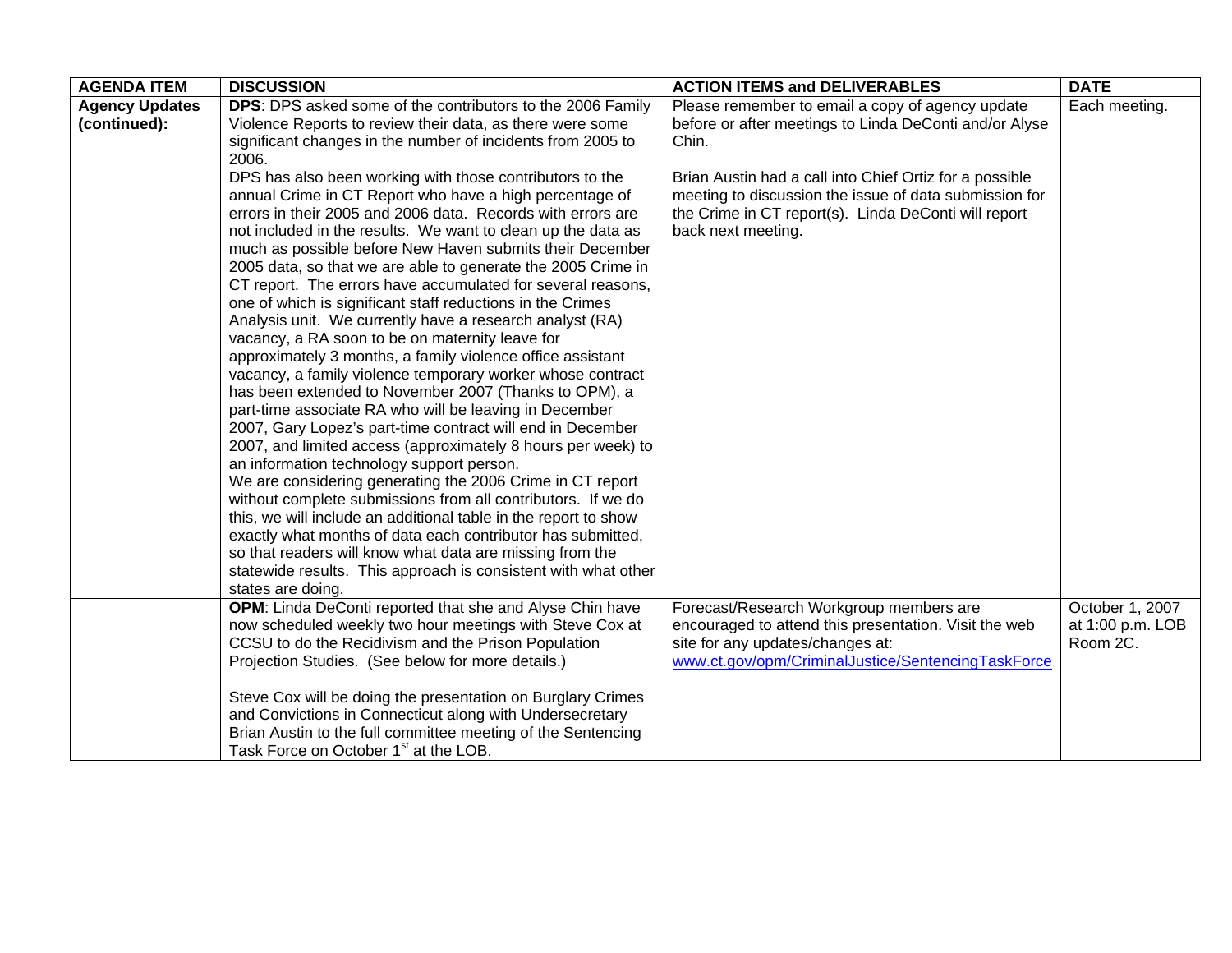| <b>AGENDA ITEM</b>        | <b>DISCUSSION</b>                                                    | <b>ACTION ITEMS and DELIVERABLES</b>                        | <b>DATE</b>       |
|---------------------------|----------------------------------------------------------------------|-------------------------------------------------------------|-------------------|
| <b>OPM Monthly</b>        | The Draft September Monthly Correctional Population                  | Each agency representative will review their                | By Friday         |
| <b>Correctional</b>       | Indicators Report had been circulated by email and extra             | respective data/section and send to Alyse:                  | September 14th    |
| <b>Population</b>         | copies were available for distribution at the meeting. Feedback      | Corrections and/or any suggested changes                    |                   |
| <b>Indicators Report:</b> | is welcome.                                                          | Submissions for inclusion in the Executive                  |                   |
|                           |                                                                      | Summary                                                     |                   |
|                           | It was suggested that the prison population forecast in the          |                                                             |                   |
|                           | Monthly Report include a caveat about possible impact from           | Alyse will add the caveat as suggested.                     | Done.             |
|                           | recent current events and any legislation e.g. Three Strikes,        |                                                             |                   |
|                           | that may be enacted.                                                 | The Monthly Report will be posted on our web site by        | Done.             |
|                           |                                                                      | close of business of Friday September 14 <sup>th</sup> at   |                   |
|                           |                                                                      | www.ct.gov/opm/criminaljustice/research                     |                   |
| <b>Burglary Crimes</b>    | Linda DeConti distributed the Burglary Data Request from the         | Linda and Alyse will revise the questions for               | On-going.         |
| and Convictions           | Sentencing Task Force. There are now 25 questions on our             | clarification, add agencies responsible for providing       |                   |
| in CT - request           | list. There was a general discussion of the fact that criminal       | the data for each question, and post the revised list to    |                   |
| from the                  | justice agencies had very poor management information                | the web site.                                               | Data due no later |
| <b>Sentencing Task</b>    | system capabilities. This fact was also discussed as part of         |                                                             | than September    |
| Force:                    | the testimonies of Chairman Farr, Commissioner Lantz and             | Each Workgroup member will submit their respective          | 19th.             |
|                           | Kevin Kane, Chief State's Attorney at the September 11 <sup>th</sup> | data request to their agency as soon as possible and        |                   |
|                           | Judicial Committee Public Hearing on Connecticut's                   | send data/information to OPM no later than                  |                   |
|                           | Sentencing and Re-Entry Process.                                     | September 19, 2007.                                         |                   |
|                           | The Workgroup went question by question together and each            | For updates on the "Burglary Crimes/Convictions in          |                   |
|                           | agency representative agreed to provide the data/information         | Connecticut Project" please visit our web site at:          |                   |
|                           | needed to answer the list of questions.                              | http://www.ct.gov/opm/cwp/view.asp?a=2976&Q=383             |                   |
|                           |                                                                      | 672&opmNav GID=1797&opmNav= 46658                           |                   |
|                           |                                                                      |                                                             |                   |
| <b>Annual Offender</b>    | Discussion tabled for this month.                                    | Tabled for this month.                                      | On-going.         |
| <b>Re-Entry Strategy</b>  |                                                                      |                                                             |                   |
| Plan:                     |                                                                      |                                                             |                   |
| 2008 Annual               | Linda DeConti and Steve Cox distributed the research design          | Linda DeConti will make suggested changes to the            | Done.             |
| <b>Recidivism Study:</b>  | and work plan for the 2008 Recidivism Study for discussion.          | research design and work plan as discussed.                 |                   |
|                           | The year for the data has been changed from 2003 to 2004             |                                                             |                   |
|                           | since 2004 is the first full year of data collection in CMIS.        | We will proceed with the work plan. Steve Cox will          | Done.             |
|                           | There was positive feedback about the research design.               | submit the request for the four DOC data files by           |                   |
|                           | Other feedback from the Workgroup included:                          | September 19 <sup>th</sup> and copy OPM on the request. DOC | Update on         |
|                           | (1) Adding Special Parole, Parcom and Re-entry                       | has been extremely busy so we might have some               | progress of work  |
|                           | Furlough to the release types, and                                   | delay with getting this data request fulfilled.             | plan next         |
|                           | (2) Re-considering some of the request and due dates                 |                                                             | meeting.          |
|                           |                                                                      | The 2008 Annual Recidivism Study Report is due to           |                   |
|                           |                                                                      | the Governor and Legislature on February 15, 2008.          |                   |